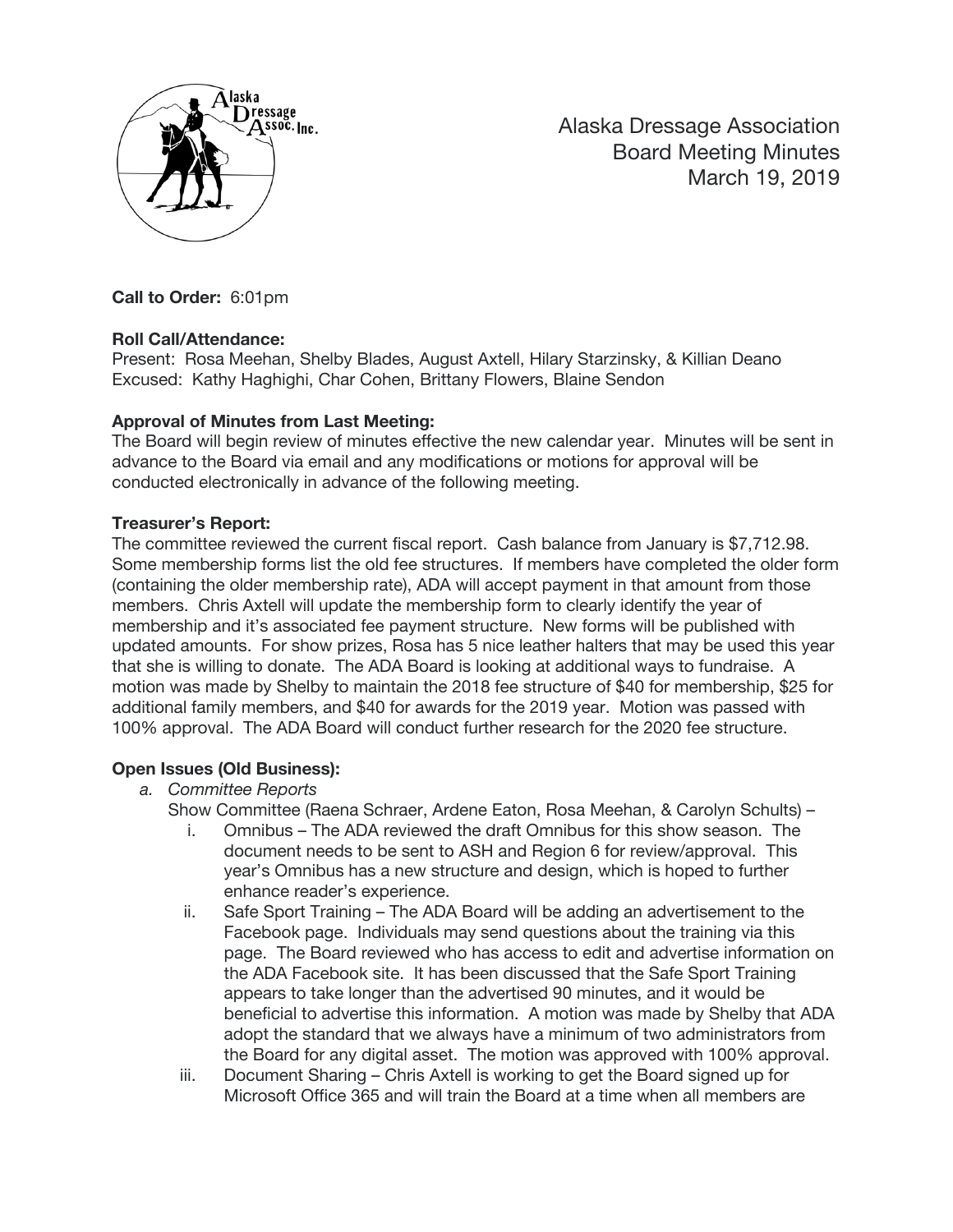available. Office 365 will allow for document retention and sharing. For access and email accounts, all Board members will receive an account (to be determined if accounts are listed by Board member names, or by ADA Board position titles). Roasa will send out a Doodle Poll to determine what day/time to schedule for training and discuss what aspects of Office 365 the Board wishes to use or not use.

- iv. Representative to Horse Council Deana Johnson will be on the horse council, but can also represent the dressage community.
- v. ADA Shows The overlap of June's dressage and AQHA horse shows may be a bit more complicate than originally anticipated. Issues include, but are not limited to show and warmup arena areas, as well as parking and concessions. Quarantine stalls will be needed. Rosa will talk with Raena Schraer and Shelby will take the lead on researching and coordinating grounds considerations.
- vi. Show Management It is needed to get into Google Docs to obtain it.
- vii. EMTs Last year, a different company was use. The Hillary is researching EMT business costs for providing personnel, as well as costs for required equipment. A question as proposed asking what the AQHA does as a standard for this service. Rosa will ask Raena Schraer to check with AQHA.
- viii. Concessions The same group that managed the concession stand last year will do this for this summer as well. Shelby will check with the AQHA as to how they are doing concessions for the June show.
- ix. Award Committee Char purchased the first and second place ribbons. We now have enough for the first show and will conduct an inventory after that time.
- x. Awards Calculation this topic is tabled
- xi. Western Dressage ADA does not offer western dressage at this time for this year's shows.

#### **New Business:**

- *a. Equifest Booth & Demonstration*
	- i. The Board will spend this next month to begin planning what ADA would like to showcase. The event is scheduled for May 18<sup>th</sup>.
- *b. Spring Luncheon*
	- i. The spring luncheon will be held on April  $20<sup>th</sup>$  at Zoe Hawkin's stables. Deana Johnson has kindly offered to coordinate lunch, as well as a showcase of this year's dressage tests. Shelby will review the show procedure and showcase the new Omnibus. Rosa will present information to attendees regarding memberships. No fee will be required for lunch, as Deana is kindly providing lunch, Shelby and Killian will be providing beverages, and August will provide desert.
- *c. Paint Nite*
	- i. The ADA board is contemplating offering a paint nite activity. There are a variety of possible options available for providers. Board members will keep an eye out for opportunities. August will contact Don Kolstad to request information for his paint nite instruction(s).
- *d. Schooling Shows*
	- i. Notice went out from USDF that they are offering schooling show awards. They have a new program where they give national awards and recognition for riders that are competing at schooling shows. There are some limitations as to what awards can be earned. The Board will conduct further research.